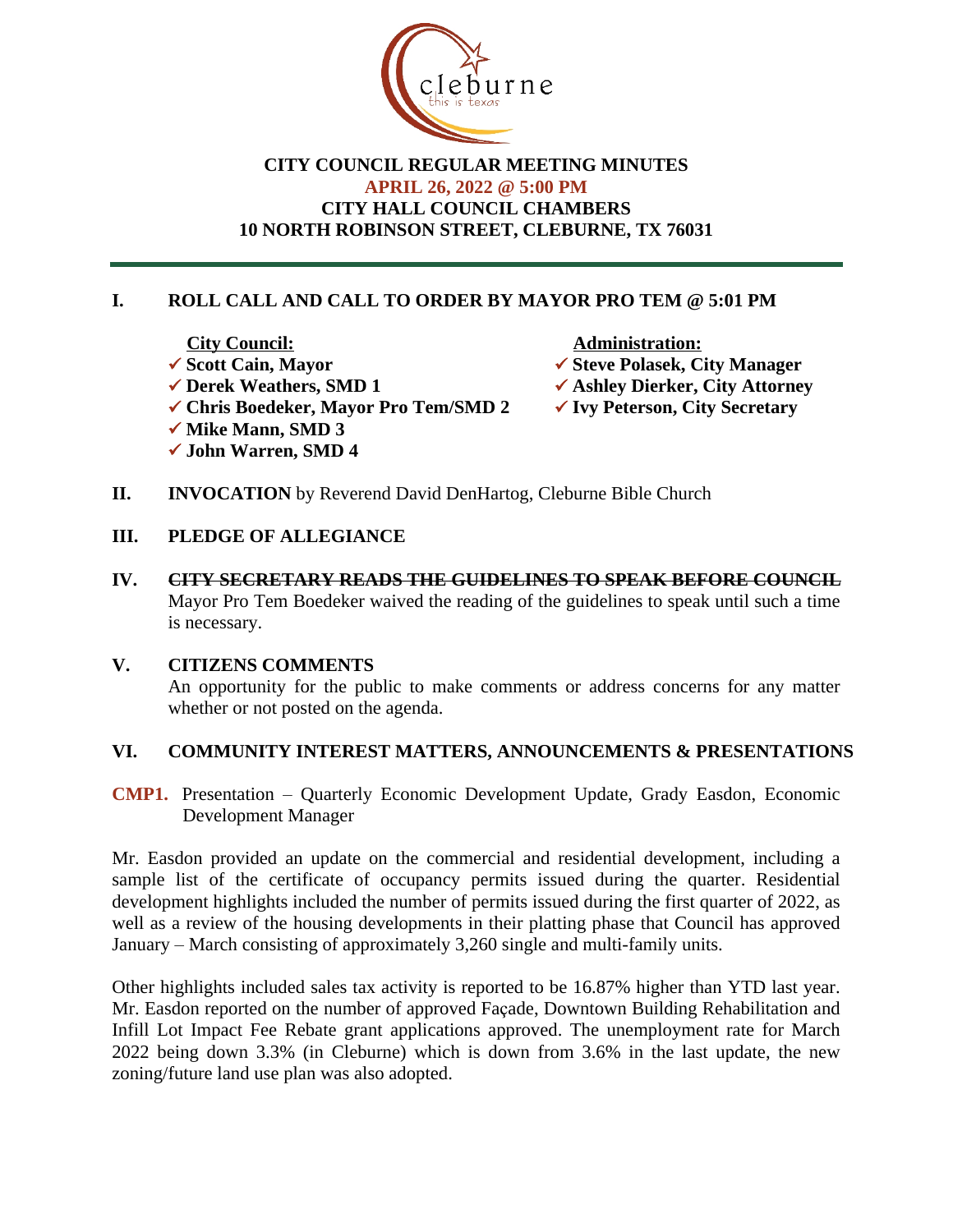Mayor Pro Tem Boedeker turned the meeting over to Mayor Cain.

#### **CONSENT AGENDA**

All of the following items on the Consent Agenda are considered to be routine and selfexplanatory by the Council and were enacted with one motion.

### **RS1. RS04-2022-55 CONSIDER A RESOLUTION CONSENTING TO THE EXTENSION OF THE DECLARATION OF LOCAL DISASTER UNTIL MAY 10, 2022.**

Presented by: Steve Polasek, City Manager

Summary: On March 23, 2020, the Mayor executed a Declaration of Local Disaster ("Declaration") for the City of Cleburne pursuant to Section 418.108(a) of the Texas Government Code, which was for a period of seven days. In accordance with 418.108(b) of the Texas Government Code and following Governor Greg Abbott's executive orders, the City Council has approved extensions to said Declaration, and continues to take actions to promote health and safety, and suppress the spread of COVID-19 in the community. This resolution for your consideration is to extend the existing Declaration to the next regular council meeting date of May 10, 2022 at 11:59 p.m. central daylight time.

## **RS2. RS04-2022-56 CONSIDER A RESOLUTION AUTHORIZING THE RENEWAL OF A PROFESSIONAL SERVICES AGREEMENT WITH SAFEBUILT TEXAS LLC, FOR THIRD PARTY BUILDING INSPECTIONS AND PLAN REVIEW FOR AN AMOUNT NOT TO EXCEED \$101,000.**

Presented by: David Jones, Community Development Director

Summary: A professional services agreement was entered into on March 31, 2020 between the City of Cleburne, and Safebuilt Texas LLC., to provide assistance to the Building Inspections Division with plan review and building inspections. The Agreement was initiated to provide assistance to staff due to increased development activity within the City and to address staffing workload challenges as the division attempts to fill vacant positions. The agreement was renewed for an addition 12 months in the amount of \$101,000 on April 13, 2021 and was effective May 26, 2021.

Staff is requesting to renew the Agreement for an additional twelve 12 months to May 25, 2023 for services to be provided on an as-needed basis. Renewal of this Agreement will provide the ability to maintain the same level of customer service the development community is accustomed to in Cleburne. The requested amount accounts for the anticipated demand as well as upcoming large-scale projects where the service will be utilized. This expenditure will be revenue neutral, as the permit fees associated with the inspections will offset the costs of this service.

### **OR1. OR04-2022-36 CONSIDER AN ORDINANCE AMENDING TITLE IX: GENERAL REGULATIONS OF THE CODE OF ORDINANCES BY AMENDING CHAPTER 97: LIBRARY, SECTION 97.01 FINES AND CHARGES FOR NONRESIDENT AND MISCELLANEOUS FEES.**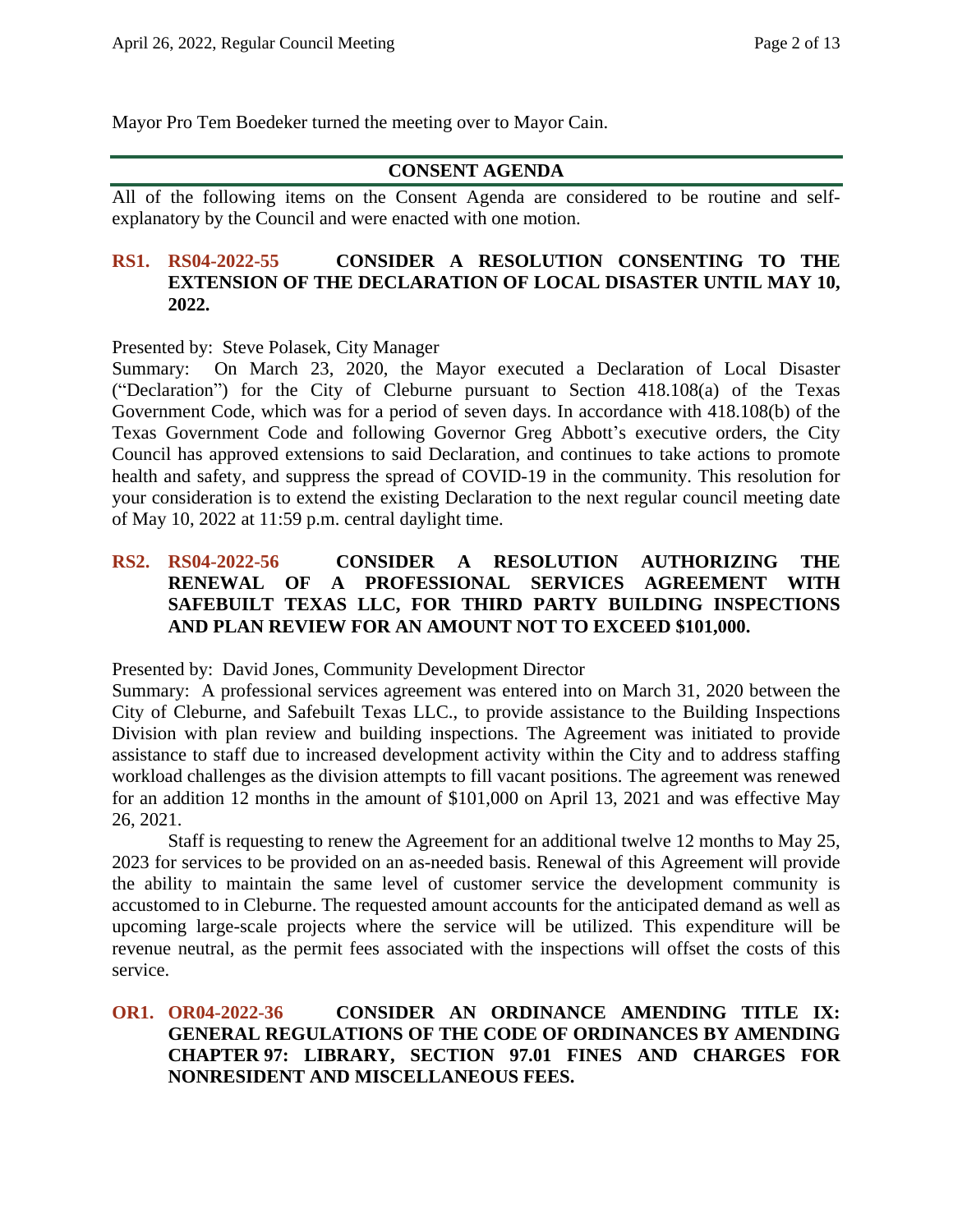Presented by: Tina Dunham, Director of Library Services

Summary: The current fee for a non-resident library card is \$20 per person/family. The proposed increase will raise them to \$25 per person/family. The increase is necessary to offset costs in materials and services provided to nonresidents. The fees for photocopies will increase from .10 cents for black and white copies, .25 cents for color copies; to .15 cents for black and white, and .50 cents for color. These increases are necessary to cover associated costs such as toner, maintenance, and electricity. Staff made the recommendation after review of other copy service vendors within the city. This has been reviewed and recommended by the Library Advisory Board at their meeting on January 10, 2022.

## **OC1. CONSIDER AUTHORIZING EXPENDITURE OF FUNDS FOR THE GENERATOR TRANSFER SWITCH AND CONNECTION BOX AT SPLASH STATION BY C&P ELECTRICAL SYSTEMS LLC, FOR AN AMOUNT NOT TO EXCEED \$35,500, AS RECOMMENDED BY THE 4B ECONOMIC DEVELOPMENT CORPORATION.**

Presented by: Aaron Dobson, Director of Parks & Recreation

Summary: This item is to oversee the connectivity for the backup generator system at Splash Station. This project was competitively bid, five bids were submitted, one bid did not attend the pre-bid meeting facility walk-through. The lowest eligible bid submitted was from C&P Electrical Systems, LLC, and they have been awarded this project for an amount not to exceed \$35,500. The 4B Economic Development Board of Directors considered and unanimously recommended this purchase at their April 20, 2022 meeting.

## **OC2. CONSIDER ACCOUNTS PAYABLE AND BUDGET TRANSFERS FOR THE MONTH OF MARCH 2022.**

Presented by: Rhonda Daugherty, Director of Finance

#### **MOTION: to approve as presented in its entirety**

|                 | <b>Motion</b>         | <b>Second</b> | Ave                  | N <sub>0</sub> | <b>Abstain</b> | <b>Absent</b> |                         | <b>Result</b>         |
|-----------------|-----------------------|---------------|----------------------|----------------|----------------|---------------|-------------------------|-----------------------|
| <b>Weathers</b> |                       |               | X                    |                |                |               | $\overline{\textbf{X}}$ | Approved as presented |
| <b>Boedeker</b> |                       |               | X                    |                |                |               |                         | Approved as amended   |
| Mann            |                       |               | X                    |                |                |               |                         | Denied                |
| Warren          |                       |               | X                    |                |                |               |                         | Withdrawn             |
| Cain            |                       |               | Х                    |                |                |               |                         | Postponed until:      |
| X               | <b>Motion Carried</b> |               | <b>Motion Failed</b> |                |                |               |                         | <b>Roll</b> Call      |

## **ACTION AGENDA**

Items **OR2** and **OR3** were presented together, but were voted on separately.

**OR2. OR04-2022-37** *\*PUBLIC HEARING\** **CONSIDER AN ORDINANCE REZONING ±0.212 ACRES FOR A PORTION OF PD (PLANNED DEVELOPMENT DISTRICT) ORDINANCE OR10-2018-83 TO C3**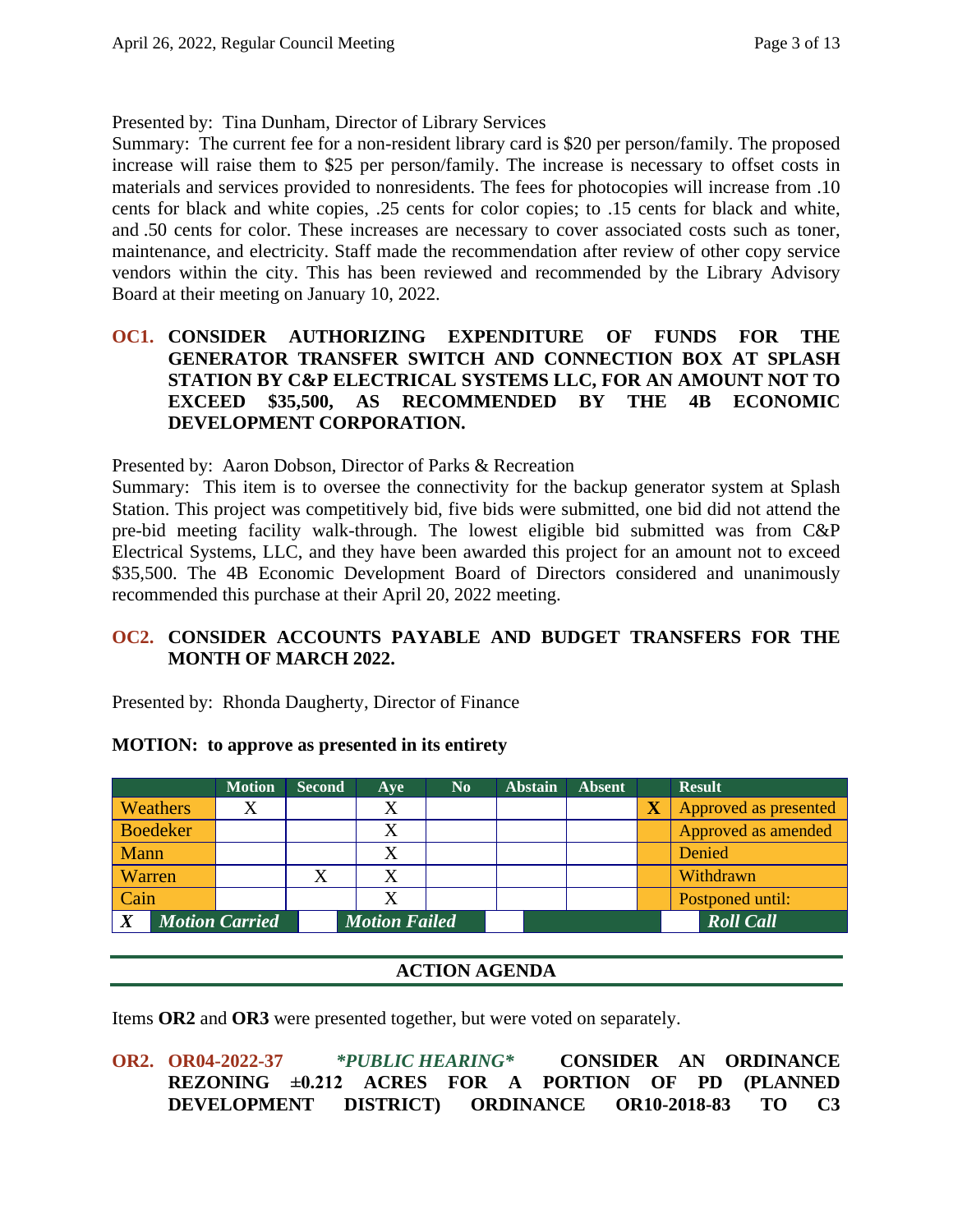### **(COMMERCIAL DISTRICT), GENERALLY LOCATED APPROXIMATELY 350 FEET WEST OF NORTH NOLAN RIVER ROAD AND ON THE SOUTH SIDE OF WEST KILPATRICK AVENUE, AS REQUESTED BY SVENDSEN PROPERTIES, LLC, CASE ZC22-005a.**

#### Presented by: David Jones, Community Development Director

Summary: The applicant has submitted two requests for the properties generally located approximately 350 feet west of N. Nolan River Road and on the south side of W. Kilpatrick Avenue (items OR2 and OR3 on this agenda). The applicant has indicated their intent to modify the existing lot lines for these properties in order to accommodate additional self-storage units. The applicant has an accompanying replat that will be considered on this same agenda. *NOTE: This application was requested prior to the update of the Zoning Ordinance. References to C3 district reflect the original request as publicly noticed but the property would be rezoned to RC, Regional Commercial District should the request be approved.*

The first request is to rezone approximately 0.212 acres from PD (Planned Development District) to C3 (Commercial District). The applicant requests to rezone the portion of land between the existing fence line of the duplexes and the current lot line of the commercial lots in order to provide additional acreage for the commercial lots. The applicant has submitted a replat in order to modify the rear lot line of the duplexes so that it follows the existing fence line. Should the zoning request be approved, the replat would conform with the new zoning and could also be approved.

The Planning and Zoning Commission considered this request at their April 11, 2022 meeting and recommended approval as presented by a vote of 6-0-1, with Commissioner Svendsen recusing himself from the motion.

**OR3. OR04-2022-38** *\*PUBLIC HEARING\** **CONSIDER AN ORDINANCE AMENDING THE SPECIFIC USE PERMIT ORDINANCE OR09-2020-48 TO AUTHORIZE CONSTRUCTION OF TWO ADDITIONAL MINI WAREHOUSE BUILDINGS ON ±0.939 ACRES ZONED C3 (COMMERCIAL DISTRICT), INCLUDING ±0.212 ACRES PROPOSED AS C3 (COMMERCIAL DISTRICT), GENERALLY LOCATED APPROXIMATELY 280-350 FEET WEST OF NORTH NOLAN RIVER ROAD AND ON THE SOUTH SIDE OF WEST KILPATRICK AVENUE, AS REQUESTED BY SVENDSEN PROPERTIES, LLC, CASE ZC22- 005b.**

Presented by: David Jones, Community Development Director

Summary: The second request is to amend the existing Specific Use Permit (SUP) Ordinance No. 09-2020-48 for Creekside Storage. The SUP was originally approved in September 2020 for one self-storage building containing 26 storage units; that building is currently under construction. The applicant intends to construct two additional self-storage buildings containing 31 new storage units on the same property. The applicant has provided a letter of intent, an updated site plan showing the location of the proposed buildings, floor plans, and photo examples of the proposed building materials, fencing, lighting, and the existing tree buffer in support of the SUP amendment request.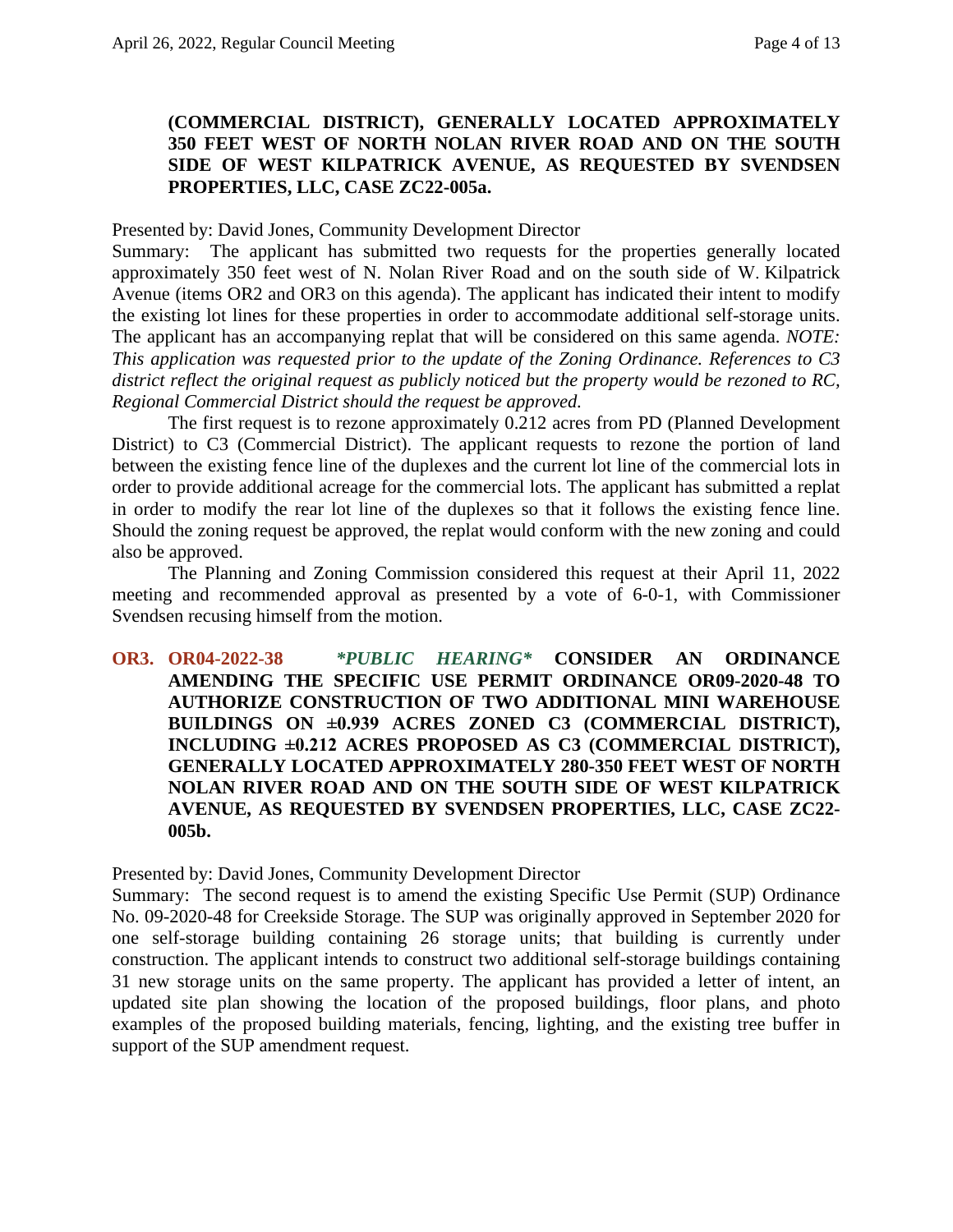The Planning and Zoning Commission considered this request at their April 11, 2022 meeting and recommended approval with the condition outlined below by a vote of 6-0-1, with Commission Svendsen recusing himself from the motion:

 That both north elevations of Building B, facing W. Kilpatrick Avenue, be constructed with 100% brick material to match the existing building.

Mayor Cain opened the public hearings for **OR2** and **OR3**. There were no speakers & the public hearing was closed.

Council inquired if the storage units will be open to the public, other than the adjacent residential tenants. There is no office, and the reservations will be made online only.

Proponent Peter Svendsen was available in person and answered questions of the Council regarding the access to the self-storage units.

Mr. Svendsen intends to use the additional space similar to what is already exists. The outside storage would require an additional motion. Mr. Svendsen was agreeable to no outside storage.

### **MOTION: to approve OR2 as presented**

|                  |                 | <b>Motion</b>         | <b>Second</b> | Ave                  | $\mathbf{N}\mathbf{0}$ | <b>Abstain</b> | <b>Absent</b> | <b>Result</b>         |
|------------------|-----------------|-----------------------|---------------|----------------------|------------------------|----------------|---------------|-----------------------|
|                  | <b>Weathers</b> |                       |               | X                    |                        |                |               | Approved as presented |
|                  | <b>Boedeker</b> |                       |               | X                    |                        |                |               | Approved as amended   |
| Mann             |                 |                       |               |                      |                        |                |               | Denied                |
| Warren           |                 |                       |               | X                    |                        |                |               | Withdrawn             |
| Cain             |                 |                       |               | X                    |                        |                |               | Postponed until:      |
| $\boldsymbol{X}$ |                 | <b>Motion Carried</b> |               | <b>Motion Failed</b> |                        |                |               | <b>Roll Call</b>      |

**MOTION: to approve OR3 as presented, including the Planning and Zoning Commission's recommendation that both north elevations of Building B, facing W. Kilpatrick Avenue be constructed with 100% brick material to match the existing building**

|                                           |  | <b>Motion</b> | <b>Second</b> | Ave                  | N <sub>0</sub> | <b>Abstain</b> | <b>Absent</b> | <b>Result</b>         |
|-------------------------------------------|--|---------------|---------------|----------------------|----------------|----------------|---------------|-----------------------|
| <b>Weathers</b>                           |  |               |               |                      |                |                |               | Approved as presented |
| <b>Boedeker</b>                           |  |               |               |                      |                |                |               | Approved as amended   |
| Mann                                      |  |               |               |                      |                |                |               | Denied                |
| Warren                                    |  |               |               |                      |                |                |               | Withdrawn             |
| Cain                                      |  |               |               |                      |                |                |               | Postponed until:      |
| $\boldsymbol{X}$<br><b>Motion Carried</b> |  |               |               | <b>Motion Failed</b> |                |                |               | <b>Roll Call</b>      |

**OR4. OR04-2022-39 CONSIDER AN ORDINANCE AMENDING TITLE IX: "GENERAL REGULATIONS," OF THE CODE OF ORDINANCES BY AMENDING CHAPTER 94: "REGULATIONS OF FOOD ESTABLISHMENTS, RETAIL FOOD STORES, MOBILE FOOD UNITS AND ROADSIDE FOOD VENDORS," SECTION 94.10: "GREASE TRAPS," BY ADOPTING A**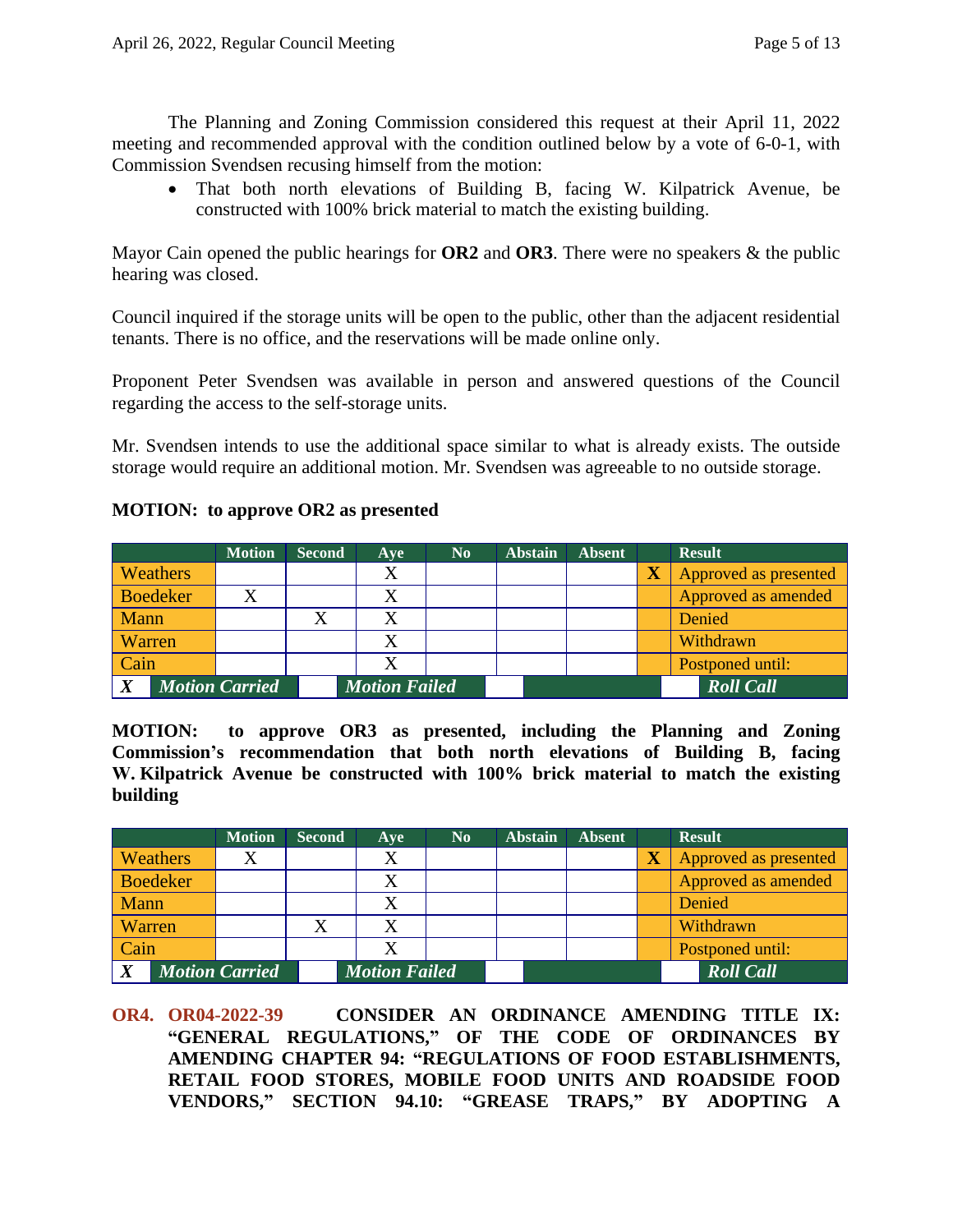### **STANDARD SIZING CHART FOR GREASE TRAPS, CREATING AN ADMINISTRATIVE ALTERNATIVE FOR PROPERTIES LOCATED IN THE DOWNTOWN DISTRICT, AND SPECIFYING STANDARDS OF CLEANLINESS AND MAINTENANCE OF INDOOR GREASE TRAPS.**

#### Presented by: David Jones, Community Development Director

Summary: Staff is proposing comprehensive amendments to Section 94.10 in order to adopt an official sizing chart for grease traps, assign responsibility for permitting and enforcement, specify additional performance standards and enforcement mechanisms, and create an exception for properties downtown where space for larger underground tanks is limited.

Food establishments are required to provide a grease trap to protect the intrusion of fats, oils, and greases into the City's sanitary sewer system. To provide for sanitary conditions in food preparation areas, these tanks are typically required to be located underground outside the building. Sizing of the trap is determined by the number and size of fixtures that provide water flow into the trap, but the typical size ranges from 500 to 1,500 gallons.

Both the current and proposed ordinance require grease traps to be installed outside the building to decrease the likelihood of contamination and pests in areas where foot is handled. However, restaurants and businesses within the downtown area frequently lack adequate space to install large underground tanks within the boundaries of their property. Excavation activities can also produce an adverse impact on historic buildings. Alternative technology allows for indoor grease traps that have a smaller footprint, though they may need to be cleaned more frequently.

The proposed ordinance amendment allows the Building Official to issue a permit in downtown for an alternative type and size of trap that is lower than the proposed sizing chart, including a trap installed inside a building, if the device is certified by a licensed engineer.

To ensure any trap that is permitted functions adequately, the proposed amendment allows the City Health Inspector to require more frequent waste removal intervals and to require more intensive cleaning in and around the trap if it is determined increased intervals or cleanings are necessary to maintain the safety of sanitary sewer system and to maintain sanitary conditions inside or outside the building. If a business or operator fails to comply, the City can reserve other remedies to protect its system such as discontinuance of water service or requiring an Industrial Discharge Permit.

Mr. Allan Hudson, owner of prospective downtown business Gillati's Ice Cream Shop, 204 S. Main St, spoke in favor of the ordinance revision.

The downtown business association, community members and interested citizens submitted a comment registration card in support of the ordinance revision and Mayor Cain read their comments into the record:

| <b>Bliss Goodloe</b> |  |
|----------------------|--|
| <b>Andrew Ragon</b>  |  |
| Douglas Sheets       |  |
| Angie Boldt          |  |

Cirrie Martin Carla Nagel Marion Leathers Diane Gilbert

Allison Guzman Kenneth McKnight

Council voiced appreciation to Mr. Hudson for his effort driving this change and working with the city staff and Mr. Jones.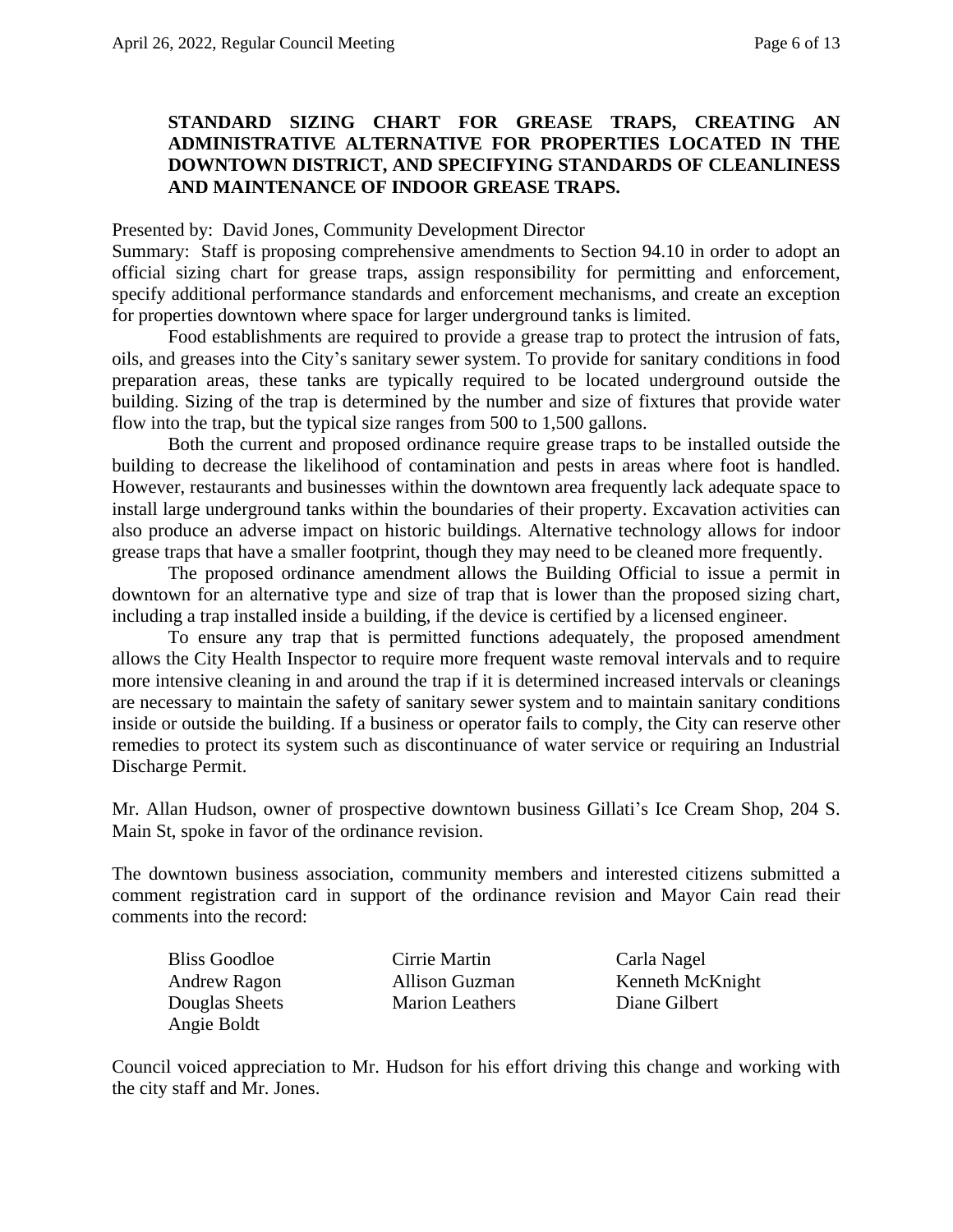Mayor Cain recognized Melissa Bennett for her interest and long standing commitment to the improvement to Downtown Cleburne.

**MOTION: to approve as presented by repealing and replacing Section 94.10 with the amended text; adopt chart for determining minimum grease interceptor size; adopt the map delineating area where a permit may be issued for an alternative type and size of interceptor**

|                  |                 | <b>Motion</b>         | <b>Second</b> | Ave                  | $\mathbf{N}\mathbf{0}$ | <b>Abstain</b> | <b>Absent</b> |                         | <b>Result</b>         |
|------------------|-----------------|-----------------------|---------------|----------------------|------------------------|----------------|---------------|-------------------------|-----------------------|
|                  | <b>Weathers</b> |                       |               | X                    |                        |                |               | $\overline{\textbf{X}}$ | Approved as presented |
|                  | <b>Boedeker</b> |                       |               |                      |                        |                |               |                         | Approved as amended   |
| Mann             |                 |                       |               |                      |                        |                |               |                         | Denied                |
| Warren           |                 |                       |               |                      |                        |                |               |                         | Withdrawn             |
| Cain             |                 |                       |               |                      |                        |                |               |                         | Postponed until:      |
| $\boldsymbol{X}$ |                 | <b>Motion Carried</b> |               | <b>Motion Failed</b> |                        |                |               |                         | <b>Roll Call</b>      |

## **OR5. OR04-2022-40** *\*PUBLIC HEARING\** **CONSIDER AN ORDINANCE AMENDING TITLE XV: LAND USAGE, CHAPTER 154: SUBDIVISIONS, SECTION 154.004 DEFINITIONS, SECTION 154.041: STREET STANDARDS AND SECTION 154.080: STREET AND RIGHT-OF-WAY DESIGN CRITERIA REQUIREMENTS.**

Presented by: Jeremy Hutt, Public Works Director

Summary: On February 22, 2022, Council adopted the updated Master Thoroughfare Plan (MTP). The proposed Ordinance changes are required to update the current Ordinance into compliance with the new MTP standards. This includes definitions, street standards, and rightof-way and design criteria that are specified in the attached documentation with this agenda item.

Mayor Cain opened the public hearing. There were no speakers and the public hearing was closed.

|  | <b>MOTION:</b> to approve as presented |  |
|--|----------------------------------------|--|
|--|----------------------------------------|--|

|             |                 | <b>Motion</b>         | <b>Second</b> | Ave                  | N <sub>0</sub> | <b>Abstain</b> | <b>Absent</b> |                         | <b>Result</b>         |
|-------------|-----------------|-----------------------|---------------|----------------------|----------------|----------------|---------------|-------------------------|-----------------------|
|             | <b>Weathers</b> |                       |               |                      |                |                |               | $\overline{\textbf{X}}$ | Approved as presented |
|             | <b>Boedeker</b> |                       |               |                      |                |                |               |                         | Approved as amended   |
| Mann        |                 |                       |               |                      |                |                |               |                         | Denied                |
| Warren      |                 |                       |               |                      |                |                |               |                         | Withdrawn             |
| Cain        |                 |                       |               |                      |                |                |               |                         | Postponed until:      |
| $\mathbf v$ |                 | <b>Motion Carried</b> |               | <b>Motion Failed</b> |                |                |               |                         | <b>Roll Call</b>      |

### **OR6. OR04-2022-41 CONSIDER AN ORDINANCE AMENDING THE ANNUAL BUDGET FOR FISCAL YEAR OCTOBER 1, 2021 TO SEPTEMBER 30, 2022 (#6) BY APPROPRIATING \$43,550 FROM FUND BALANCE RESERVES IN THE**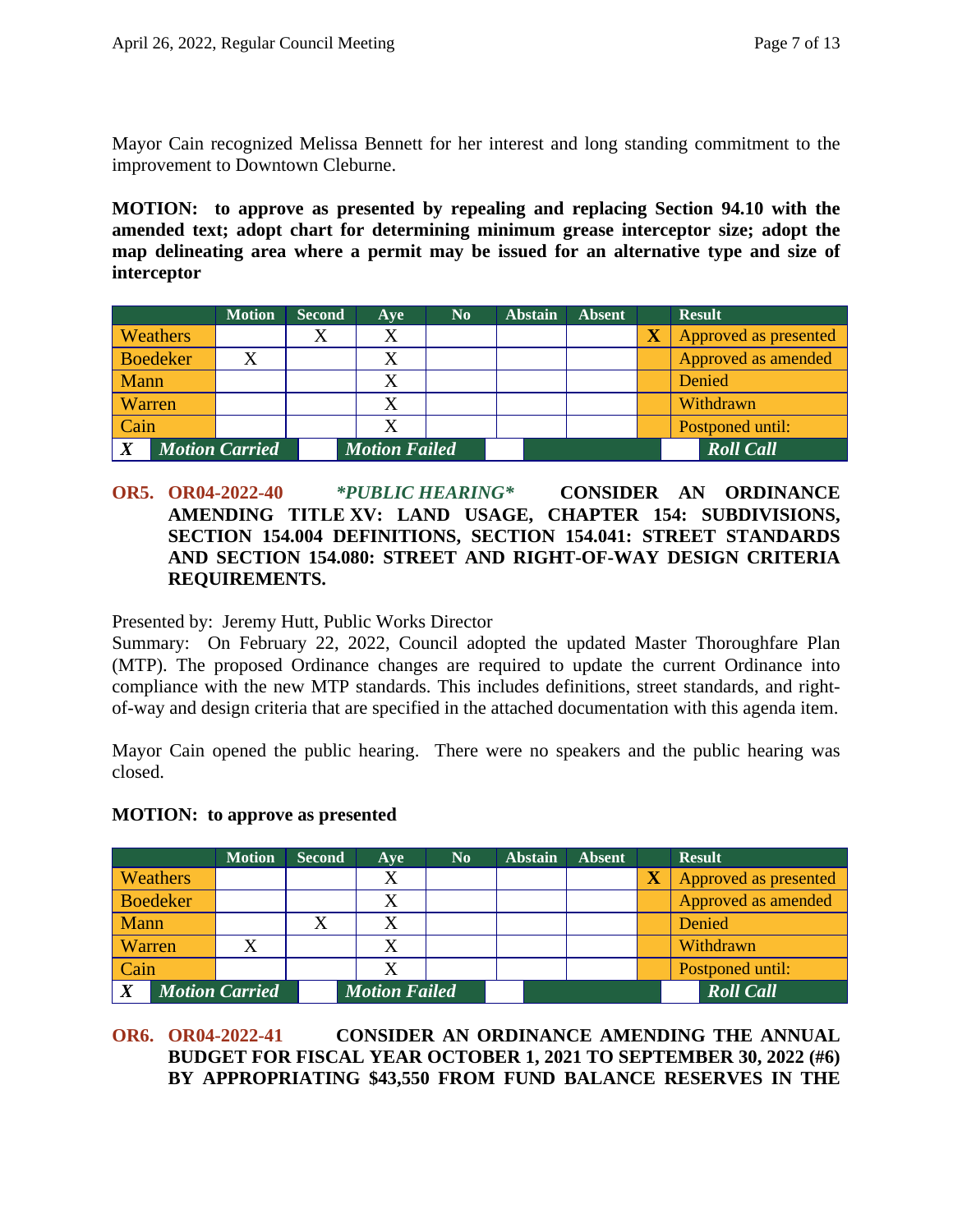## **GENERAL FUND FOR COSTS ASSOCIATED WITH FACILITATING CHANGES NEEDED FOR GOLF LINKS.**

Presented by: Rhonda Daugherty, Director of Finance, and Aaron Dobson, Director of Community Services

Summary: This budget amendment is being requested to fund three renovation projects at the Golf Links Clubhouse. Authers Building Group (TIPS #210205) will scrape and stain all exterior wood, including structural beams. LiftCrete Solutions (TIPS #211001-3132) will lift and stabilize the trip hazard along the sidewalk area adjoining three sides of the Clubhouse and seal self-leveling caulking. DHC (TIPS 200201) will remove and install new hinges on 14 doors, along with weather stripping six double doors, and adjust 14 door leafs to allow for proper closure. This will allow for utilization of the doors at the Golf Links. All this results in an increase to the appropriations in an amount of \$43,550. The proposed additions to the General Fund appropriations will be funded from fund balance reserves, increasing total adopted expenditures from \$44,161,038 to \$44,204,588.

### **MOTION: to approve as presented**

|                                           |                 | <b>Motion</b> | <b>Second</b> | Ave                  | N <sub>0</sub> | <b>Abstain</b> | <b>Absent</b> |                         | <b>Result</b>         |
|-------------------------------------------|-----------------|---------------|---------------|----------------------|----------------|----------------|---------------|-------------------------|-----------------------|
|                                           | <b>Weathers</b> |               |               | X                    |                |                |               | $\overline{\textbf{X}}$ | Approved as presented |
|                                           | <b>Boedeker</b> |               |               | X                    |                |                |               |                         | Approved as amended   |
| Mann                                      |                 |               |               |                      |                |                |               |                         | Denied                |
| Warren                                    |                 |               |               | $\rm X$              |                |                |               |                         | Withdrawn             |
| Cain                                      |                 |               |               | X                    |                |                |               |                         | Postponed until:      |
| $\boldsymbol{X}$<br><b>Motion Carried</b> |                 |               |               | <b>Motion Failed</b> |                |                |               |                         | <b>Roll Call</b>      |

## **RS3. RS04-2022-57 CONSIDER A RESOLUTION APPROVING THE FINAL PLAT OF SILO MILLS PHASE 1A, FOR 114 SINGLE-FAMILY RESIDENTIAL LOTS AND SEVEN OPEN SPACE LOTS, BEING ±59.215 ACRES, GENERALLY LOCATED ON THE EAST SIDE OF COUNTY ROAD 1010 AND NORTH OF COUNTY ROAD 905, AS REQUESTED BY SILO MILLS INVESTMENTS, LLC, REPRESENTED BY PELOTON LAND SOLUTIONS, CASE PC22-013.**

Presented by: David Jones, Community Development Director

Summary: The applicant is requesting approval of the final plat Silo Mills Phase 1A, which consists of 114 single-family residential lots and seven open space lots that includes an amenity center. The Silo Mills residential subdivision is within the City's Extraterritorial Jurisdiction (ETJ), generally located on the east side of County Road 1010 and north of County Road 905.

The final plat for Phase 1A meets all of the minimum requirements as outlined in Chapter 154 of the Code of Ordinances and the approved Development Agreement for Silo Mills. The Planning and Zoning Commission considered this request at their April 11, 2022 meeting and recommended approval with a vote of 7-0.

#### **MOTION: to approve as presented**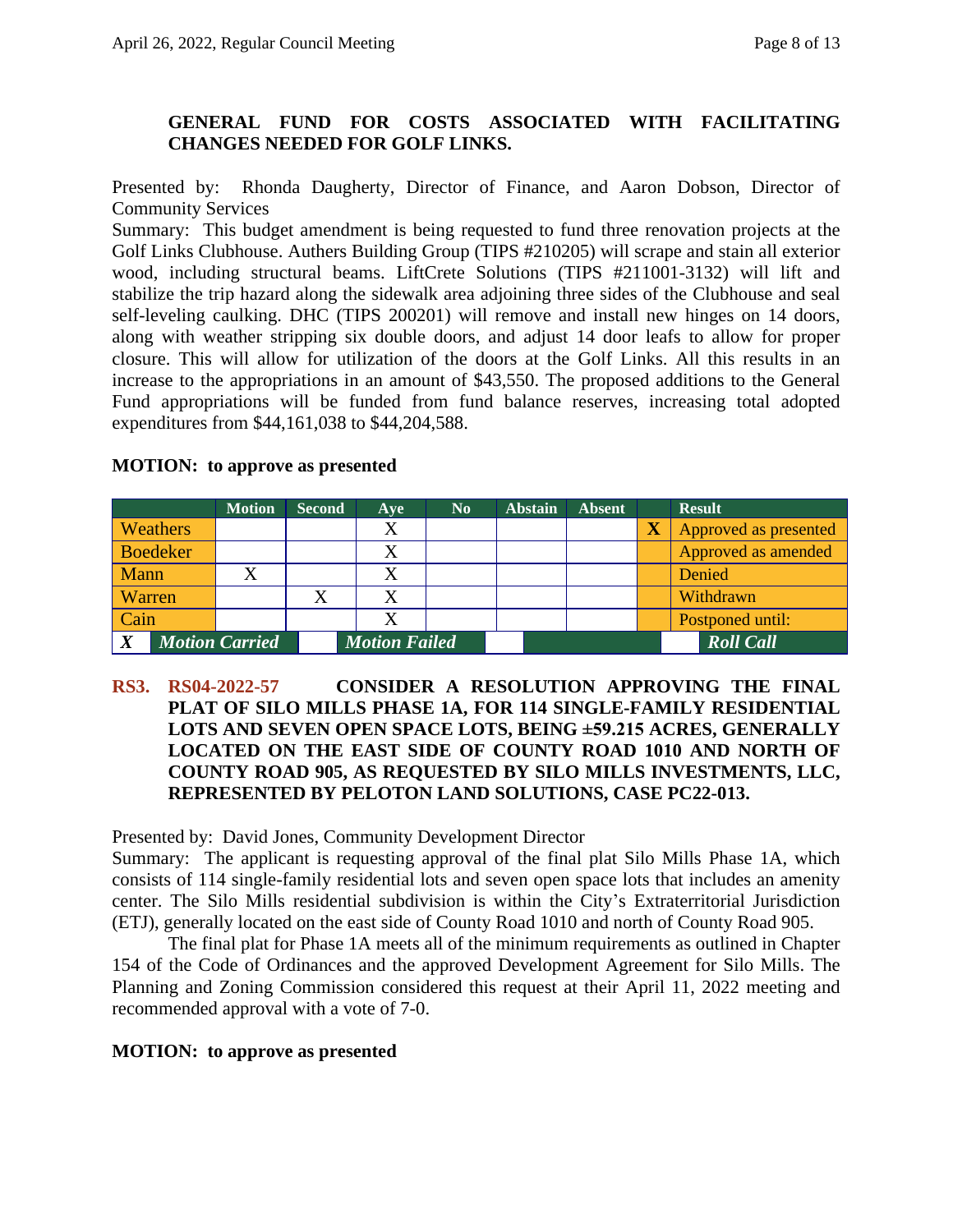|                  |                 | <b>Motion</b>         | <b>Second</b> | Aye                  | N <sub>0</sub> | <b>Abstain</b> | <b>Absent</b> |                         | <b>Result</b>         |
|------------------|-----------------|-----------------------|---------------|----------------------|----------------|----------------|---------------|-------------------------|-----------------------|
|                  | Weathers        |                       |               |                      |                |                |               | $\overline{\textbf{X}}$ | Approved as presented |
|                  | <b>Boedeker</b> |                       |               |                      |                |                |               |                         | Approved as amended   |
| Mann             |                 |                       |               |                      |                |                |               |                         | Denied                |
| Warren           |                 |                       |               |                      |                |                |               |                         | Withdrawn             |
| Cain             |                 |                       |               | X                    |                |                |               |                         | Postponed until:      |
| $\boldsymbol{X}$ |                 | <b>Motion Carried</b> |               | <b>Motion Failed</b> |                |                |               |                         | <b>Roll Call</b>      |

## **RS4. RS04-2022-58 CONSIDER A RESOLUTION APPROVING THE FINAL PLAT OF SILO MILLS PHASE 1B, FOR 148 SINGLE-FAMILY RESIDENTIAL LOTS AND TWO OPEN SPACE LOTS, BEING ±32.476 ACRES, GENERALLY LOCATED ON THE EAST SIDE OF COUNTY ROAD 1010 AND NORTH OF COUNTY ROAD 905, AS REQUESTED BY SILO MILLS INVESTMENTS, LLC, REPRESENTED BY PELOTON LAND SOLUTIONS, CASE PC22-014.**

Presented by: David Jones, Community Development Director

Summary: The applicant is requesting approval of the final plat Silo Mills Phase 1B, which consists of 148 single-family residential lots and two open space lots. The Silo Mills residential subdivision is within the City's Extraterritorial Jurisdiction (ETJ), generally located on the east side of County Road 1010 and north of County Road 905.

The final plat for Phase 1B meets all of the minimum requirements as outlined in Chapter 154 of the Code of Ordinances and the approved Development Agreement for Silo Mills. The Planning and Zoning Commission considered this request at their April 11, 2022 meeting and recommended approval with a vote of 7-0.

|                                           |                 | <b>Motion</b> | <b>Second</b> | Ave                  | N <sub>0</sub> | <b>Abstain</b> | <b>Absent</b> |                         | <b>Result</b>         |
|-------------------------------------------|-----------------|---------------|---------------|----------------------|----------------|----------------|---------------|-------------------------|-----------------------|
|                                           | <b>Weathers</b> |               |               | X                    |                |                |               | $\overline{\textbf{X}}$ | Approved as presented |
|                                           | <b>Boedeker</b> |               |               |                      |                |                |               |                         | Approved as amended   |
| Mann                                      |                 |               |               | X                    |                |                |               |                         | Denied                |
| Warren                                    |                 |               |               | X                    |                |                |               |                         | Withdrawn             |
| Cain                                      |                 |               |               | X                    |                |                |               |                         | Postponed until:      |
| $\boldsymbol{X}$<br><b>Motion Carried</b> |                 |               |               | <b>Motion Failed</b> |                |                |               |                         | <b>Roll Call</b>      |

#### **MOTION: to approve as presented**

**RS5. RS04-2022-59 CONSIDER A RESOLUTION APPROVING THE REPLAT OF TOWNE NORTH ESTATES, FOR THREE DUPLEX LOTS AND TWO COMMERCIAL LOTS, BEING ±3.547 ACRES, GENERALLY LOCATED APPROXIMATELY 350 FEET WEST OF NORTH NOLAN RIVER ROAD AND ON THE SOUTH SIDE OF WEST KILPATRICK AVENUE, AS REQUESTED BY SVENDSEN PROPERTIES, LLC, AND HANSEN DEVELOPMENT HOLDINGS, REPRESENTED BY TRANS TEXAS SURVEYING, CASE PC22-019.**

Presented by: David Jones, Community Development Director

Summary: The applicant is requesting approval of the replat for Towne North Estates, which consists of three duplex lots and two commercial lots, generally located west of North Nolan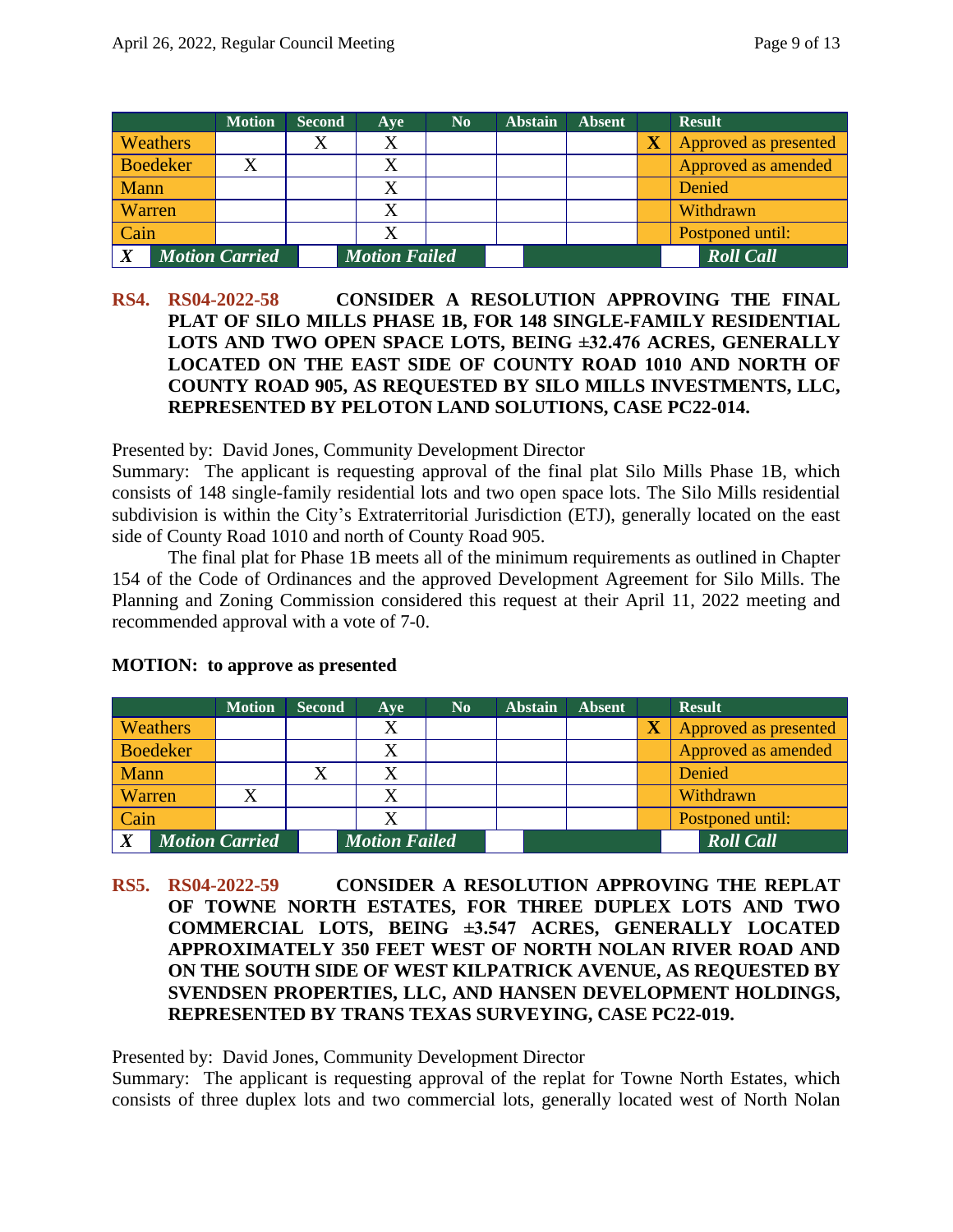River Road and on the south side of west Kilpatrick Avenue. The purpose of this replat is to modify the existing lot lines to accommodate additional acreage for the proposed commercial lots. The applicant has an accompanying rezoning and Specific Use Permit (SUP) request (item OR2) on this agenda. If that request is approved, the proposed plat will conform with the modified zoning and Chapter 154 of the Subdivision Ordinance.

The Planning and Zoning Commission considered this request at their April 11, 2022 meeting and recommended approval with a vote of 6-0-1, with Commissioner Svendsen recusing himself from the motion.

Proponent Peter Svendsen was available in person should the Council have questions.

|                                           |                 | <b>Motion</b> | <b>Second</b> | Ave                  | No. | <b>Abstain</b> | <b>Absent</b> |                         | <b>Result</b>         |
|-------------------------------------------|-----------------|---------------|---------------|----------------------|-----|----------------|---------------|-------------------------|-----------------------|
|                                           | Weathers        |               |               | X                    |     |                |               | $\overline{\textbf{X}}$ | Approved as presented |
|                                           | <b>Boedeker</b> |               |               | X                    |     |                |               |                         | Approved as amended   |
| Mann                                      |                 |               |               |                      |     |                |               |                         | Denied                |
| Warren                                    |                 |               |               | X                    |     |                |               |                         | Withdrawn             |
| Cain                                      |                 |               |               | Χ                    |     |                |               |                         | Postponed until:      |
| $\boldsymbol{X}$<br><b>Motion Carried</b> |                 |               |               | <b>Motion Failed</b> |     |                |               |                         | <b>Roll Call</b>      |

## **MOTION: to approve as presented**

### **RS6. RS04-2022-60 CONSIDER A RESOLUTION AUTHORIZING AN INCREASE IN EXPENDITURES OF \$17,550 FOR FY 2022 FROM THE MAINTENANCE AND REPAIR RESERVE FUND AS PART OF THE STADIUM LEASE AGREEMENT BETWEEN CLEBURNE BASEBALL, LLC, AND THE CITY OF CLEBURNE.**

Presented by: Steve Polasek, City Manager

Summary: As part of the City's stadium lease agreement with Cleburne Baseball, LLC (Tenant) there exists a Maintenance and Repair Reserve Fund (Maintenance Fund). The Maintenance Fund was established to allow for repair, replacement and maintenance of such items as HVAC units, elevator, flooring/carpeting, electronics or other improvements that will enhance the use or safety of the stadium. The Maintenance Fund is financed through annual contributions of \$25,000 each from the Tenant and the City. In addition, the annual rent payments are also deposited in to the Maintenance Fund. The fund balance as of March 31, 2022 is \$155,049.

The Stadium Lease Agreement (Agreement) automatically allows for the Tenant to deduct up to \$25,000 annually from the fund for such items as listed above. At the February 8, 2022 meeting, City Council authorized the Tenant to exceed this amount by \$65,000 primarily for the repair, replacement and addition of padding along a portion of the field walls and railings. This action increased the FY 2022 approved expenditures to \$90,000. Unfortunately, it is anticipated that the remaining balance (\$25,000) typically utilized for general maintenance repair and replacement items will not be enough to cover all of the items identified. As such, this request is for approval to expend up to an additional \$17,550 for FY 2022. No additional requests are anticipated this fiscal year as a \$7,500 contingency has been included in the expenditure estimates listed below.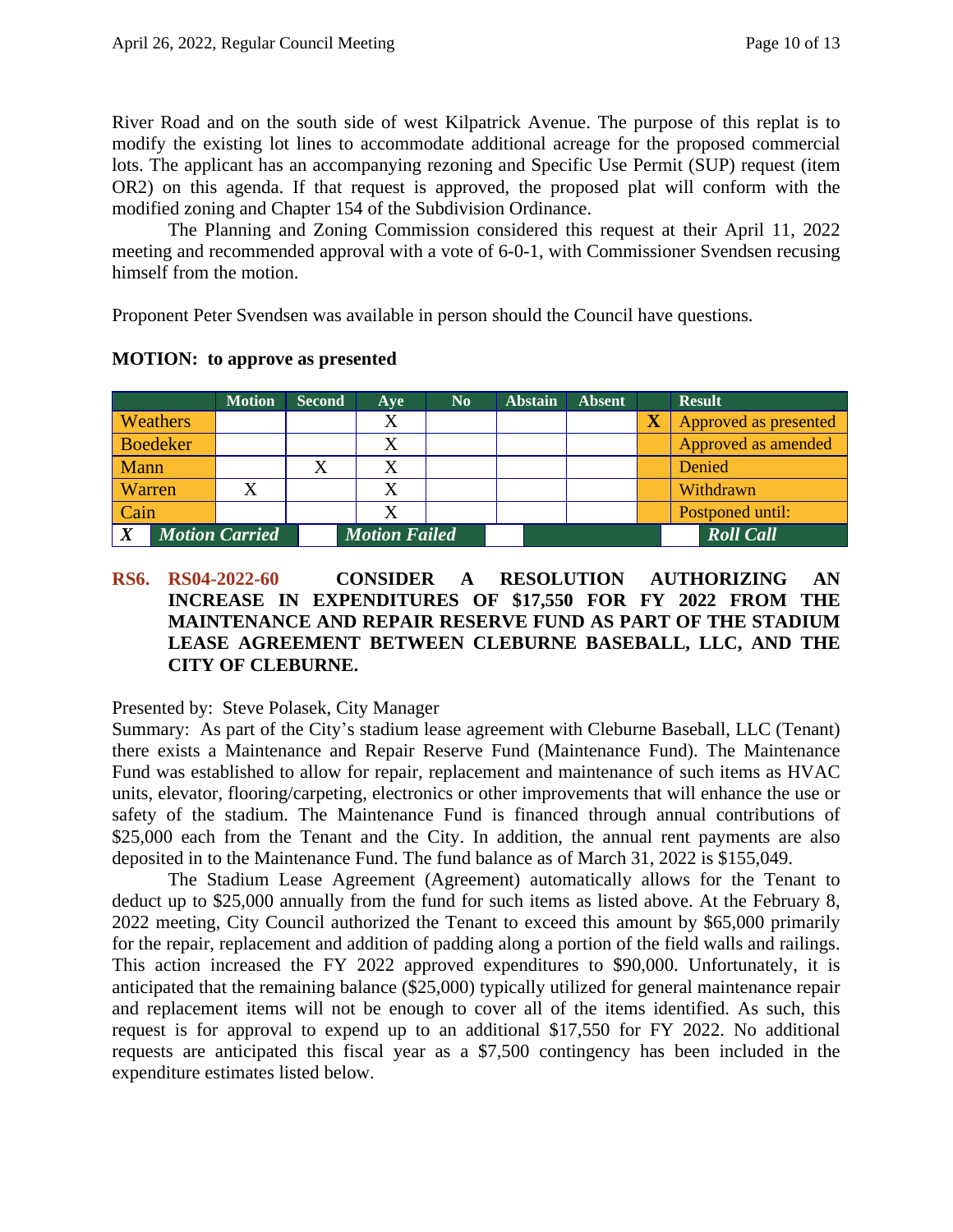| <b>IAINTENANCE FEE FUND ITEMS</b> |                         |
|-----------------------------------|-------------------------|
| <b>Stadium Padding</b>            | (\$ 54,272.00)          |
| Maintenance items YTD             | 8,791.04)               |
| A/V electronics equipment         | (\$28,800.00)           |
| <b>HVAC Blower Motor</b>          | 8,187.29)               |
| Contingency on HVAC & Electric    | $\frac{$}{2}$ 7,500.00) |
| <b>TOTAL</b>                      | $(\$107,550.33)$        |
| <b>FUND BALANCE</b>               | \$155,049.00            |
| <b>Approved Amount</b>            | (\$ 90,000.00)          |
| <b>New Amount Requested</b>       | (\$17,550.33)           |
| <b>NEW FUND BALANCE</b>           | \$47,498.67             |
|                                   |                         |

If approved, the Maintenance Fund Balance for FY 2022 would decrease from \$65,049 to approximately \$47,499. In FY 2023, the Maintenance Fund will receive additional deposits of \$25,000 each from the Tenant and the City (4A Sales Tax), as well as a \$75,000 Tenant rent payment. This will result in a projected FY 2023 Maintenance Fund balance of \$172,498.

Mr. John Junker, Co-owner and President of Cleburne Baseball, LLC was available in person and answered questions from the Council.

#### **MOTION: to approve as presented**

|                                           |  | <b>Motion</b> | <b>Second</b> | Ave                  | N <sub>0</sub> | <b>Abstain</b> | <b>Absent</b> |                         | <b>Result</b>         |
|-------------------------------------------|--|---------------|---------------|----------------------|----------------|----------------|---------------|-------------------------|-----------------------|
| <b>Weathers</b>                           |  |               |               | X                    |                |                |               | $\overline{\textbf{X}}$ | Approved as presented |
| <b>Boedeker</b>                           |  |               |               | X                    |                |                |               |                         | Approved as amended   |
| Mann                                      |  |               |               | X                    |                |                |               |                         | Denied                |
| Warren                                    |  |               |               | X                    |                |                |               |                         | Withdrawn             |
| Cain                                      |  |               |               | X                    |                |                |               |                         | Postponed until:      |
| $\boldsymbol{X}$<br><b>Motion Carried</b> |  |               |               | <b>Motion Failed</b> |                |                |               |                         | <b>Roll Call</b>      |

Mayor Cain excused himself from the meeting due to another engagement.

## **DISCUSSION & UPDATES**

## **OC3. DISCUSS PUBLIC OUTREACH EFFORTS FOR THE FEMA ISSUED PRELIMINARY FLOOD INSURANCE RATE MAPS.**

Presented by: Jeremy Hutt, Director of Public Works

Summary: Update and overview of the National Flood Insurance Program, FEMA FIRM maps, associated updates, and public outreach efforts.

Mr. Hutt provided an update on public outreach efforts including a new City webpage with information and maps (www.cleburne.net/floodplainupdate), individual letters sent to all properties within the affected floodplain areas, notifying them the possible changes may affect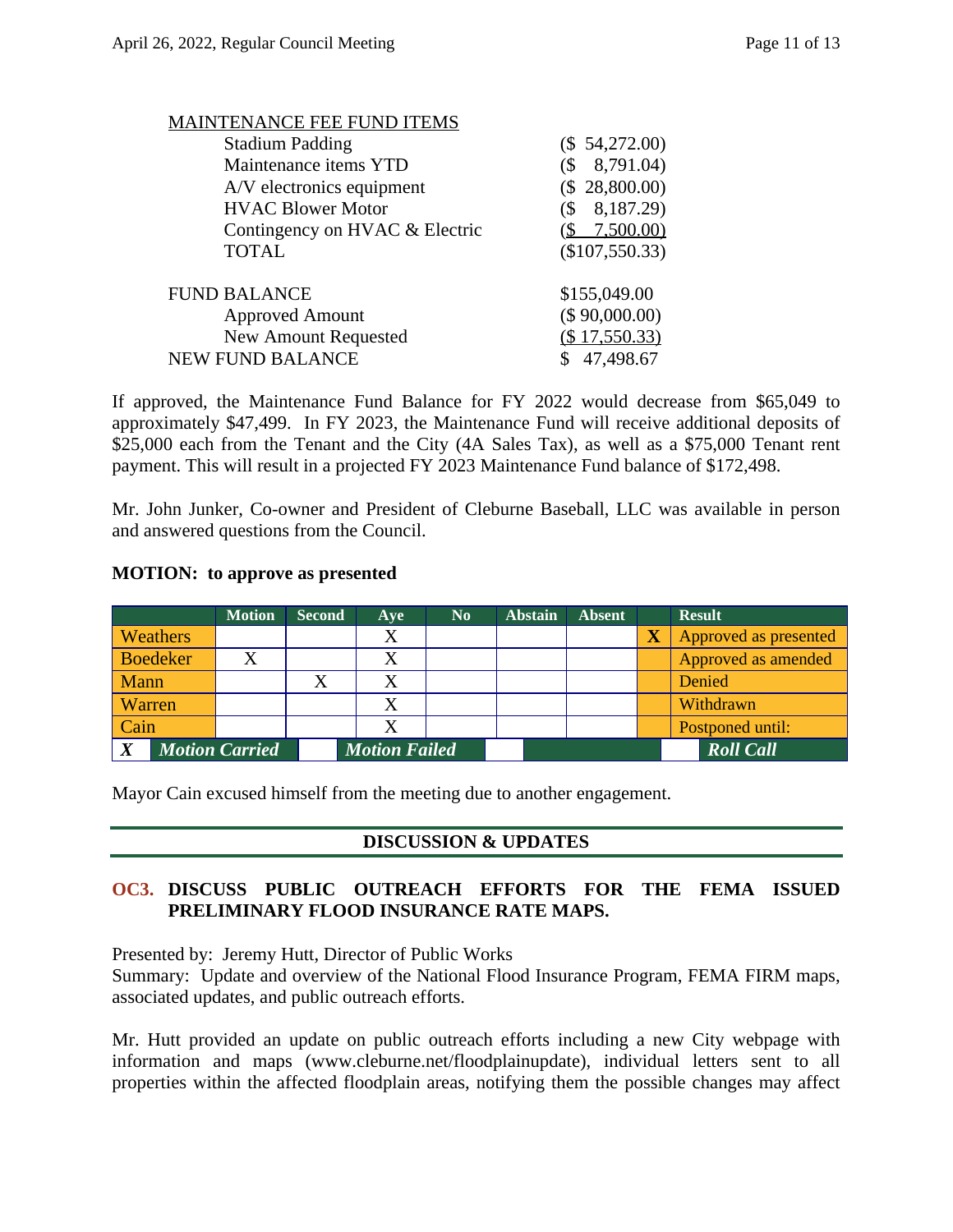their property, and providing information to them on how to review the maps on the website, as well as at City Hall, and lastly access to Public Works/Engineering staff.

### **OC4. DISCUSS PROPOSED CHANGES TO THE UTILITY STAFFING STRUCTURE.**

Presented by: Jeremy Hutt, Director of Public Works

Summary: The Utility system is an essential role of the City and delivery of high quality water and conveyance of sewage are of the upmost importance. The proposed changes in the Utility staffing structure was developed to address multiple factors, including:

- Recruitment Promote interest in working for the City of Cleburne Utility;
- Recognition Reward existing employees that have previously earned utility licensing; and
- Retention Incentive current and new employees to develop new skills and achieve new licensing levels.

This proposal will impact staff within the following utility divisions; Water Treatment, Wastewater Treatment, Distribution Services, Wastewater Collections, Meter Services.

Mr. Hutt presented proposed changes are needed in the Utility staffing structure due to multiple factors including recruitment, recognition, and retention. The current proposal will apply to Water Treatment, Wastewater Treatment, Distribution Services, Wastewater Collections, and Meter Services. The proposed structure will provide multiple levels of compensation that are directly linked to the licensing of the operator, and include an incentive for employees to remain with the City.

## **OC5. DISCUSS MID-YEAR REVIEW OF EMPLOYEE BENEFITS.**

Presented by: Debra Powledge, Director of Human Resources

Summary: This is the mid-year review of employee benefits as it stands currently, and discussion of upcoming request for proposals and strategic recommendations as it comes time for renewals. Heath Haigood, Account Executive with HUB International will be presenting.

Mr. Haigood, Account Executive with HUB International presented updates on cost and utilization, renewal projection, benchmarking, renewal strategy, as well as renewal timelines.

Mayor Pro Tem Boedeker recessed the Regular Council Meeting at 7:33 PM to discuss items legally posted in Executive Session.

#### **EXECUTIVE SESSION**

Pursuant to the Open Meetings Act, Chapter 551, and the Texas Disaster Act, Chapter 418 of the Texas Government Code, Executive Session may be held at any time during the meeting that a need arises for the City Council to seek advice from the City Attorney as to any posted subject matter of this City Council Meeting.

**Section 551.071. Consultation with Attorney** The City Council will convene into executive session to receive legal advice from the City Attorney on the following matters in which the duty